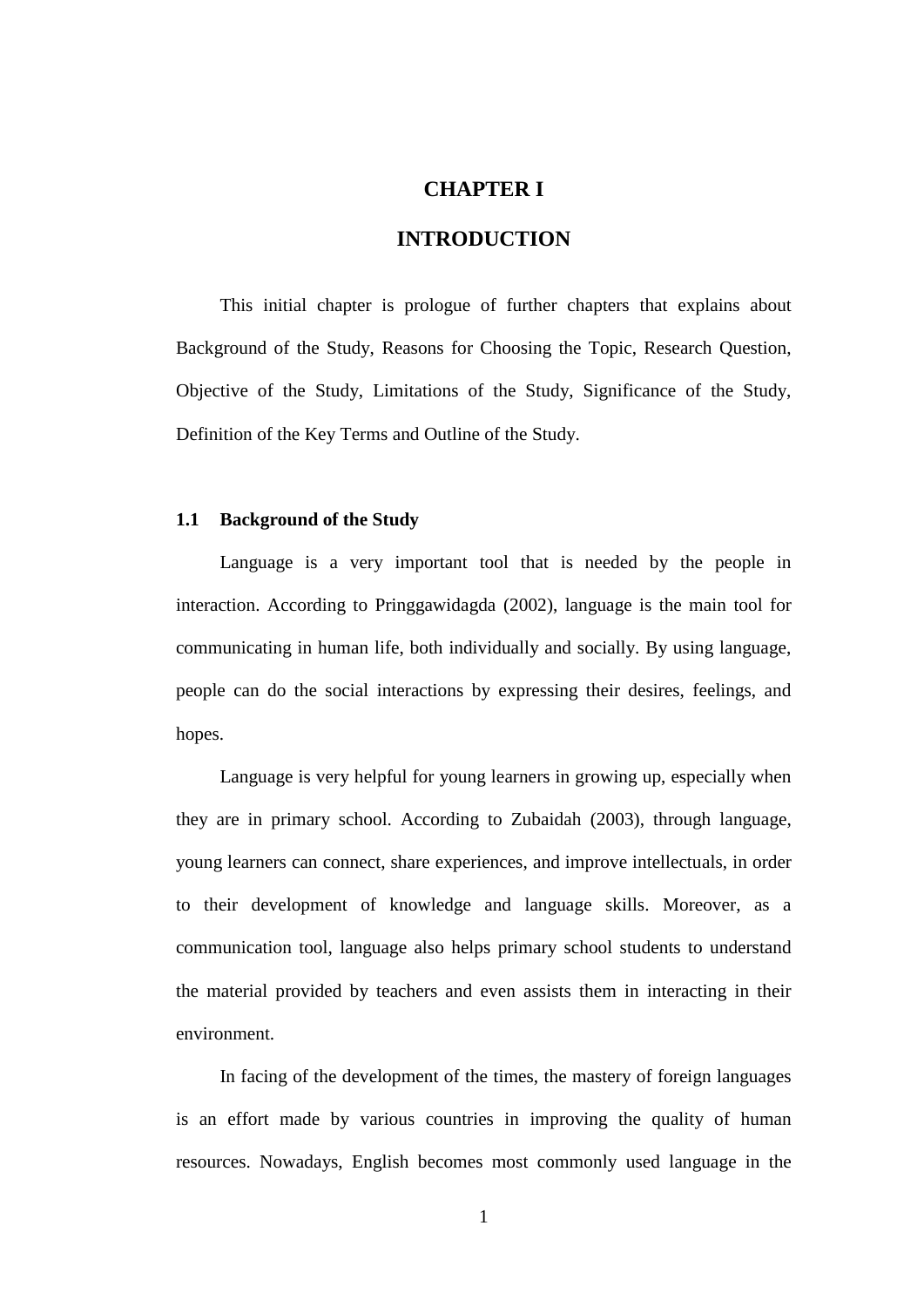world. The statement is reinforced by Held et al., in Condruz-Băcescu (2013) that English has also become the central language of communication in several aspects such as politics, administration, science and business. It has also become dominant language for advertising in global and famed culture.

According to Harmer (2007), English is applied as a compulsory subject in school and included in the curriculum. In Indonesia, English is taught from primary school to high school. In state primary school, English subject is taught from grade 4. Meanwhile for private primary school, it starts from grade 1.

In primary schools, students should at least study three languages, such as *Bahasa Indonesia* as the national language, vernacular (adjusting their respective regions), and English as a foreign language. This can be a consideration for English teachers in order to make the English teaching as enjoyable as possible in order to attract students' learning interests and make them not easily bored.

As a foreign language, learning English is not an easy thing especially for students (young learners) in primary school. It is because after learning English, the students do not apply it into their daily communication (Setiyadi, 2006). Therefore, students will find it difficult to be learned. In facing the difficulties in learning English, students will give different responses or reactions. This shows that the teaching of English in primary school affects the behavior that will be shown by students in the classroom.

Based on the explanations above, the researcher would like to have a descriptive research entitled "Young Learners' Behaviors toward the Teaching of English as a Foreign Language". The researcher would like to give an effort to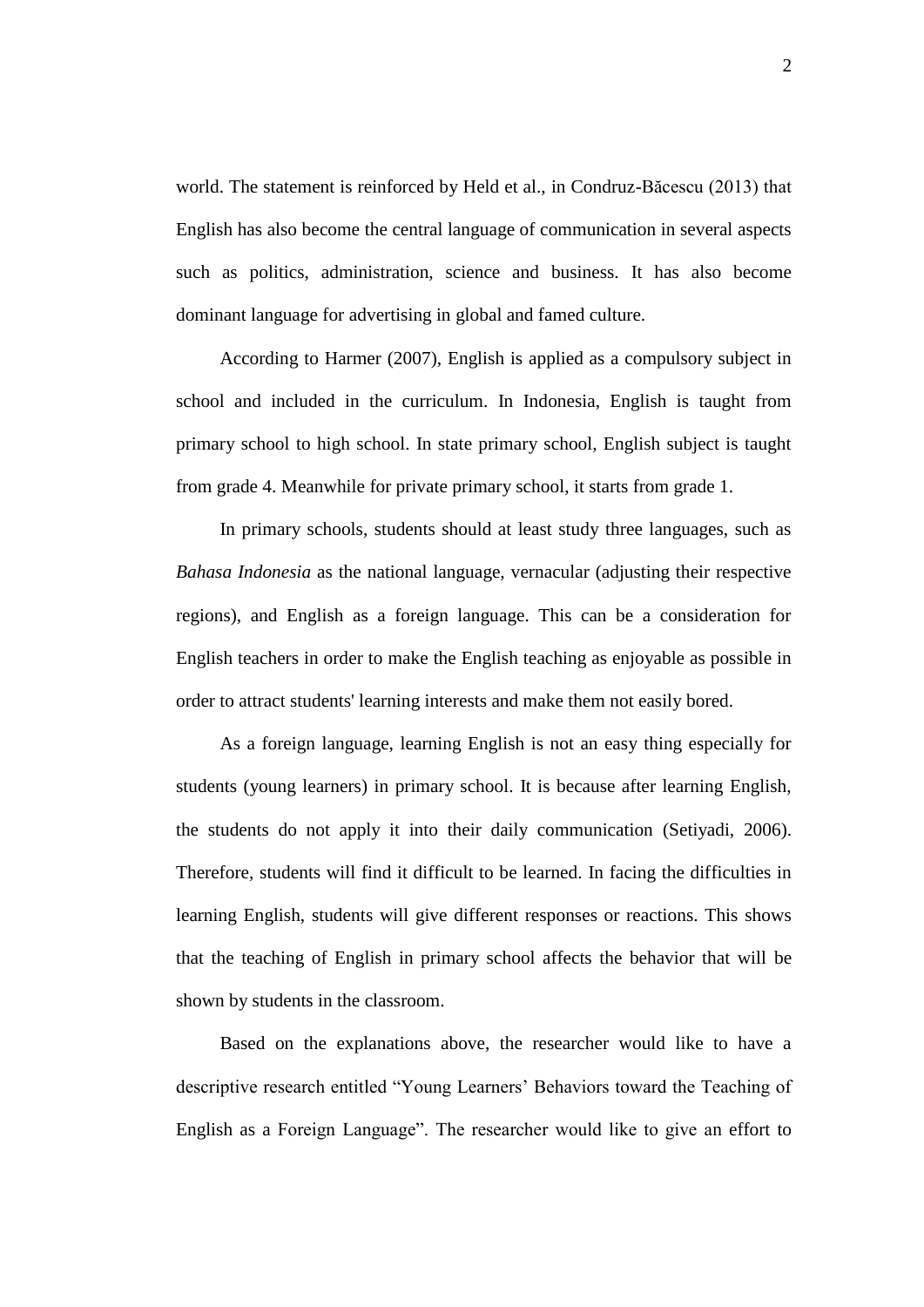investigate the young learners' behaviors toward the teaching of English as a foreign language.

# **1.2 Reasons for Choosing the Topic**

This study considered the following reasons:

- 1. In primary school, young learners must study at least three languages at school such as *Bahasa Indonesia*, vernacular, and foreign language.
- 2. As a foreign language, English is one of the compulsory subjects in primary school.
- 3. Some young learners have difficulties in learning English at school.

#### **1.3 Research Question**

Based on the explanation above, this research tried to answer the following question: What were the behaviors of young learners toward the teaching of English as a foreign language for the fifth and sixth grade students of SD Islam Sultan Agung 4 Semarang in the academic year of 2017/2018?

### **1.4 Objective of the Study**

The objective of this study was to investigate the young learners' behaviors toward the teaching of English as a foreign language for the fifth and sixth grade students of SD Islam Sultan Agung 4 Semarang in the academic year of 2017/2018.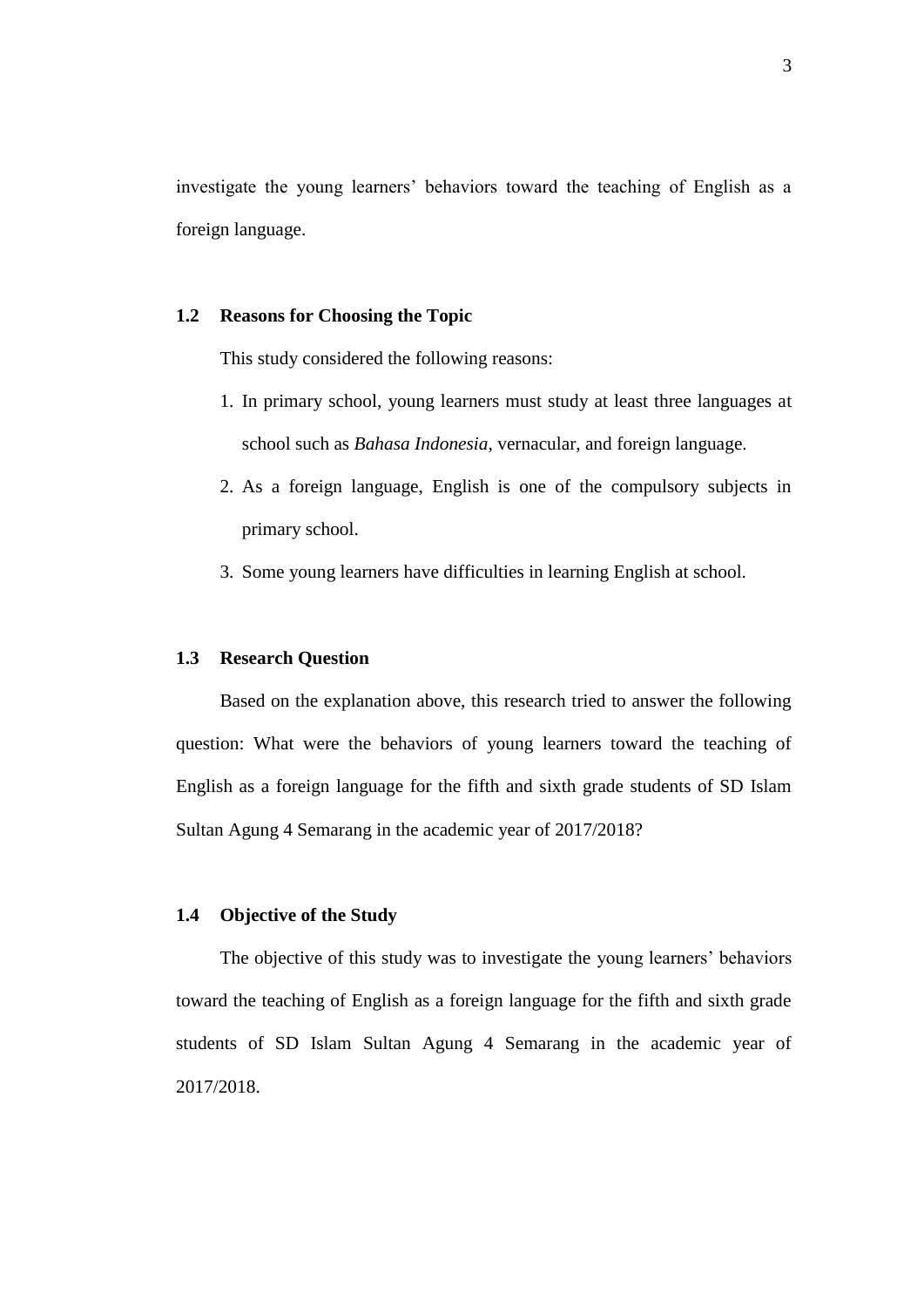### **1.5 Limitations of the Study**

The limitations of this study as follows:

- 1. The researcher focused on investigating the young learners' behaviors toward the teaching of English as a foreign language.
- 2. The sample in this study was 32 students of fifth grade and 38 students of sixth grade at SD Islam Sultan Agung 4 Semarang.

# **1.6 Significance of the Study**

The researcher hopes that the result of this study may give contributions to:

a. Pedagogical Significance

The result of this research is expected to show about young learners' behaviors toward the teaching of English as a foreign language. By knowing how the students behave in the teaching and learning process, the teachers will have considerations in improving the quality in teaching of English.

- b. Practical Significance
	- 1. Teachers

The teacher will know the young learners' behaviors toward the teaching of English as a foreign language. Also, it can inspire the teachers how to use a good method in teaching English to young learners at primary school.

2. Students

The students can know about their behaviors in teaching and learning process of English.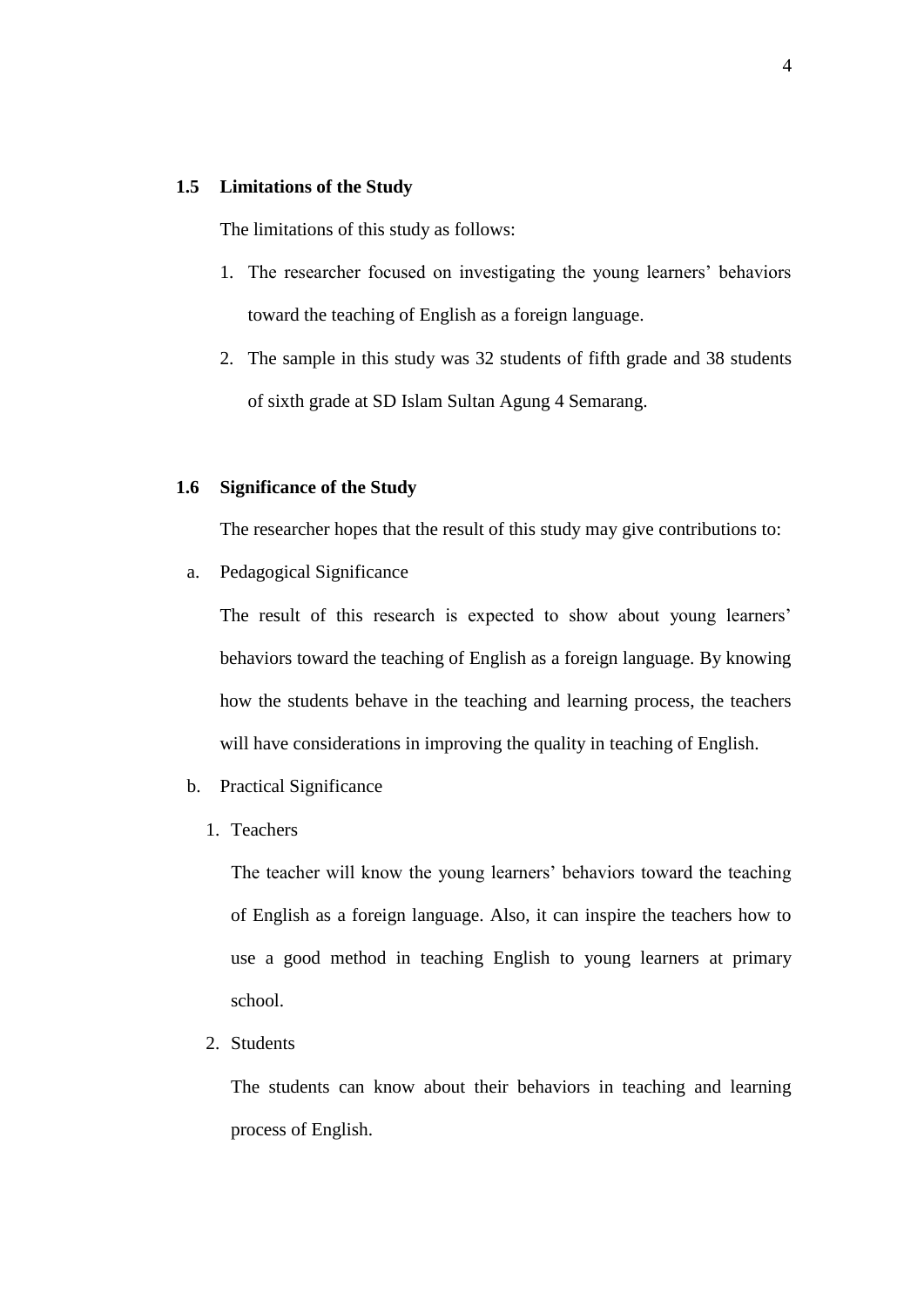3. Readers

The researcher hopes that after reading this study, the readers can get new knowledge and may use this study as a reference to conduct a further study.

#### **1.7 Definition of Key Terms**

a. Teaching English as Foreign Language (TEFL)

English said as a foreign language when it is taught, learned and used by people with different first languages. Harmer (2007) states that English as a Foreign Language (EFL) is learned by students who are expected to use the language with any other English speakers in the world when the students might be tourists or business people. Teaching English as a Foreign Language (TEFL) can take place in state school or private school and be taught by the teacher or even tutor. TEFL teachers/tutors can be native or non-native speaker of English.

b. Young learners

'Young learners' refers to children from the first year of formal schooling (five of six year old) to eleven or twelve years old (Phillips, 2003). It means that the students in primary school can be categorized as young learners.

c. Behavior

According to Lewin in Sarwono (2013), behavior is locomotion which means change or movement on the field of life. Another opinion comes from Skinner in Notoatmodjo (2003), behavior is a response or reaction of a person to stimuli from the outside. It can be concluded that behavior is a reaction or